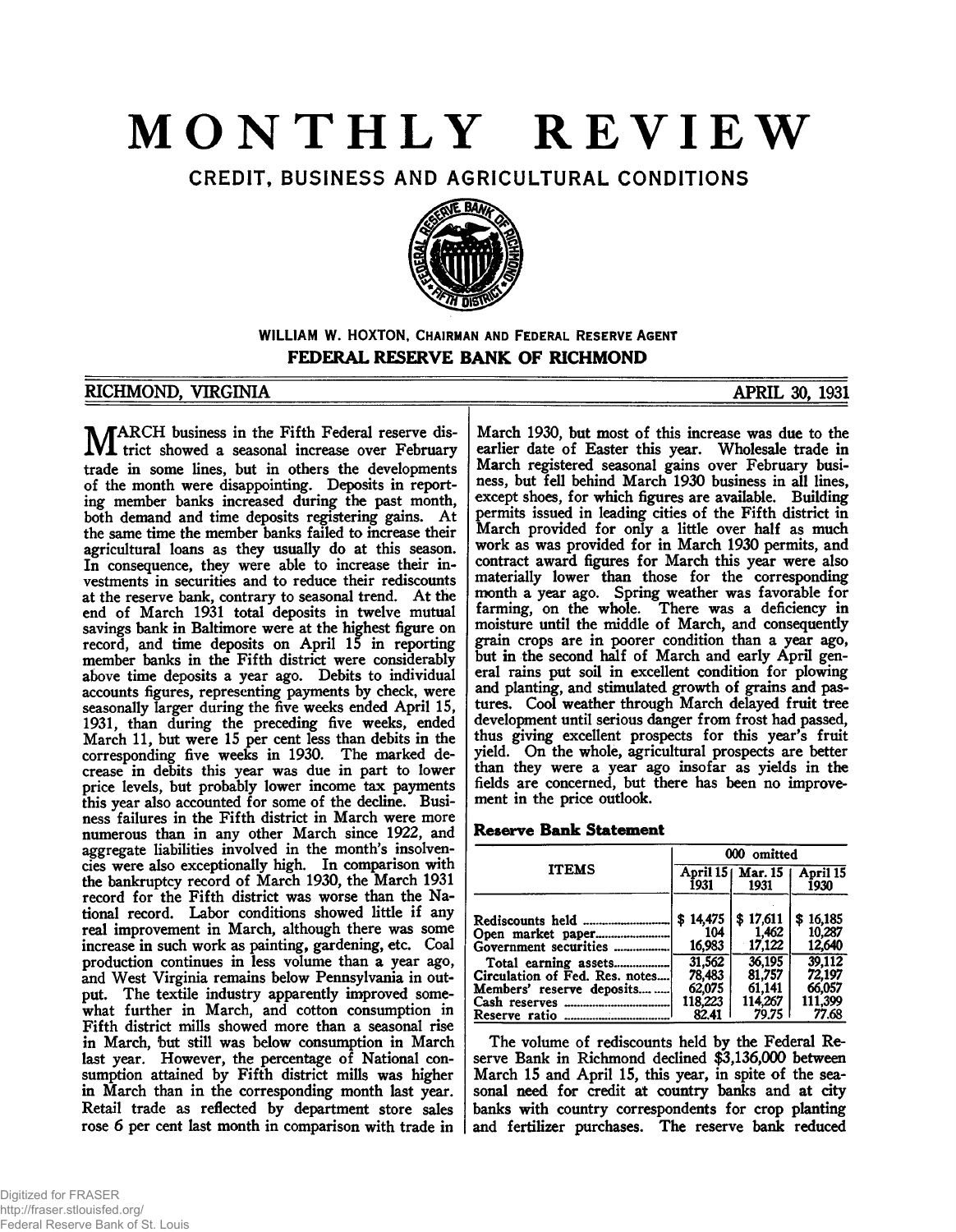it's holdings of open market paper by \$1,358,000 during the same month, and also lowered it's holdings of Government securities by \$139,000. These changes resulted in a net decline of \$4,633,000 in the Bank's total earning assets between March 15 and April 15. The circulation of Federal reserve notes dropped \$3,- 274,000 during the month under review, a seasonal decline at a time when book credit rather than cash is needed. Member bank reserve deposits at the Federal Reserve Bank of Richmond rose by \$934,000 last month, but this was probably no more than a daily fluctuation in the total balance. The several changes in the statement previously mentioned, with others of less importance, raised the cash reserves of the Richmond reserve bank by \$3,956,000 between March 15 and April 15, and brought the ratio of reserves to note and deposit liabilities combined up 2.66 points.

A comparison of the April 15, 1931 figures with those reported for April 15, 1930, shows less demand for reserve bank credit this year. During the period, rediscounts for member banks held by the Federal Reserve Bank of Richmond declined \$1,710,000, and the Bank's portfolio of open market paper dropped by \$10,183,000. These decreases in earning assets were partly offset by an increase of \$4,343,000 during the year in holdings of Government securities, but there was a net decline of \$7,550,000 in total earning assets. On April 15, 1931, the circulation of Federal reserve notes totaled \$6,286,000 above the aggregate amount in circulation on April 15 last year, this increase probably being due to a stronger cash position in which many banks in the Fifth district are keeping themselves at present. On the other hand, member bank reserve deposits held by the Richmond bank were \$3,982,000 lower at the middle of April than on the same date a year earlier, lower reserves being required against re-<br>duced deposits in member banks this year. The cash duced deposits in member banks this year. reserves of the Federal Reserve Bank of Richmond rose by \$6,824,000 between April 15, 1930, and April 15, 1931, and the ratio of cash reserves to note and deposit liabilities combined gained 4.73 points. The increase in the Bank's cash reserves during the year was due chiefly to the reduction in investments in open market paper.

|  | <b>Member Bank Statement</b> |
|--|------------------------------|
|  |                              |

|                                | 000 omitted        |                        |                  |  |  |  |
|--------------------------------|--------------------|------------------------|------------------|--|--|--|
| <b>ITEMS</b>                   | April 15  <br>1931 | <b>Mar. 11</b><br>1931 | April 16<br>1930 |  |  |  |
| Loans on stocks and bonds (in- |                    |                        |                  |  |  |  |
| cluding Governments)           | \$161,826          | \$164,935              | \$196,047        |  |  |  |
|                                | 262,266            | 269,015                | 296,383          |  |  |  |
| Total loans and discounts      | 424,092            | 433.950                | 492,430          |  |  |  |
| Investments in stocks & bonds  | 222,909            | 181.735                | 157.979          |  |  |  |
| Reserve bal. with F. R. Bank   | 38,263             | 38,596                 | 38,092           |  |  |  |
|                                | 13,777             | 15.732                 | 11.296           |  |  |  |
|                                | 331,198            | 329,004                | 346,839          |  |  |  |
|                                | 259,033            | 250.023                | 246,220          |  |  |  |
| Borrowed from F. R. Bank       | 3.720              | 5,763                  | 4.677            |  |  |  |

The figures in the above table show the principal items of condition as of three dates for fifty-three member banks in thirteen of the leading cities of the Fifth Federal reserve district. It should be understood that the figures shown reflect the condition of the reporting banks on the report dates only, and are not necessarily the highest or lowest figures that occurred during the periods under review.

Demand for credit at the reporting member banks showed an unseasonal decline between March 11 and April 15, this year, loans on stocks and bonds decreasing \$3,109,000 and all other loans declining \$6,- 749.000, a total decrease of \$9,858,000 during the month. On the other hand, the banks increased their investments in stocks and bonds by \$41,174,000 between March 11 and April 15, and reduced their borrowing at the Federal Reserve Bank of Richmond by \$2,043,000. Cash in vaults declined \$1,955,000 during the month under review, and aggregate balances of the fifty-three reporting member banks at the reserve bank decreased by \$333,000. Deposits rose last month, demand deposits gaining \$2,194,000 and time deposits rising \$9,010,000 between March 11 and April 15.

In comparison with figures reported by the fiftythree member banks on April 16, 1930, those for April 15, 1931, show material changes in most items. Total loans and discounts decreased \$68,338,000 during the year, loans on stocks and bonds declining \$34,221,000 and all other loans dropping \$34,117,000. On the other hand, the reporting banks' investments in stocks and bonds rose by \$64,930,000 during the year, very nearly the same amount as the total decrease in loans. The reserve balances of the fifty-three banks at the reserve bank showed only a daily fluctuation between the middle of April last year and this, but the banks' cash in vault rose by \$2,481,000. Aggregate deposits declined \$2,828,000 during the year, demand deposits decreasing \$15,641,000 while time deposits increased \$12,- 813.000. The reporting institutions were borrowing very little at the reserve bank on either April 15 this year or April 16 last year, but the 1931 figure showed a decline of \$957,000.

#### **Savings and Time Deposits**

Twelve mutual savings banks in Baltimore gained in deposits during March, and reporting member banks also gained in time deposits. Aggregate deposits in the twelve mutual savings banks in Baltimore at the end of March 1931 totaled \$204,327,056, compared with \$202,179,485 on February 28, 1931, and \$192- 327,234 on March 31, 1930. Time deposits in fiftythree regularly reporting member banks in the Fifth district totaled \$259,033,000 on April 15, in comparison with \$250,023,000 on March 11 this year and \$246,220,000 on April 16, 1930.

#### **Debits to Individual Accounts**

Aggregate payments by check drawn on clearing house banks in twenty-four cities of the Fifth Federal reserve district are shown in the accompanying table for three equal periods of five weeks, ended April 15, 1931, March 11, 1931, and April 16, 1930, thus affording opportunity for comparison of the latest figures with those for the preceding like period this year and the corresponding period a year ago.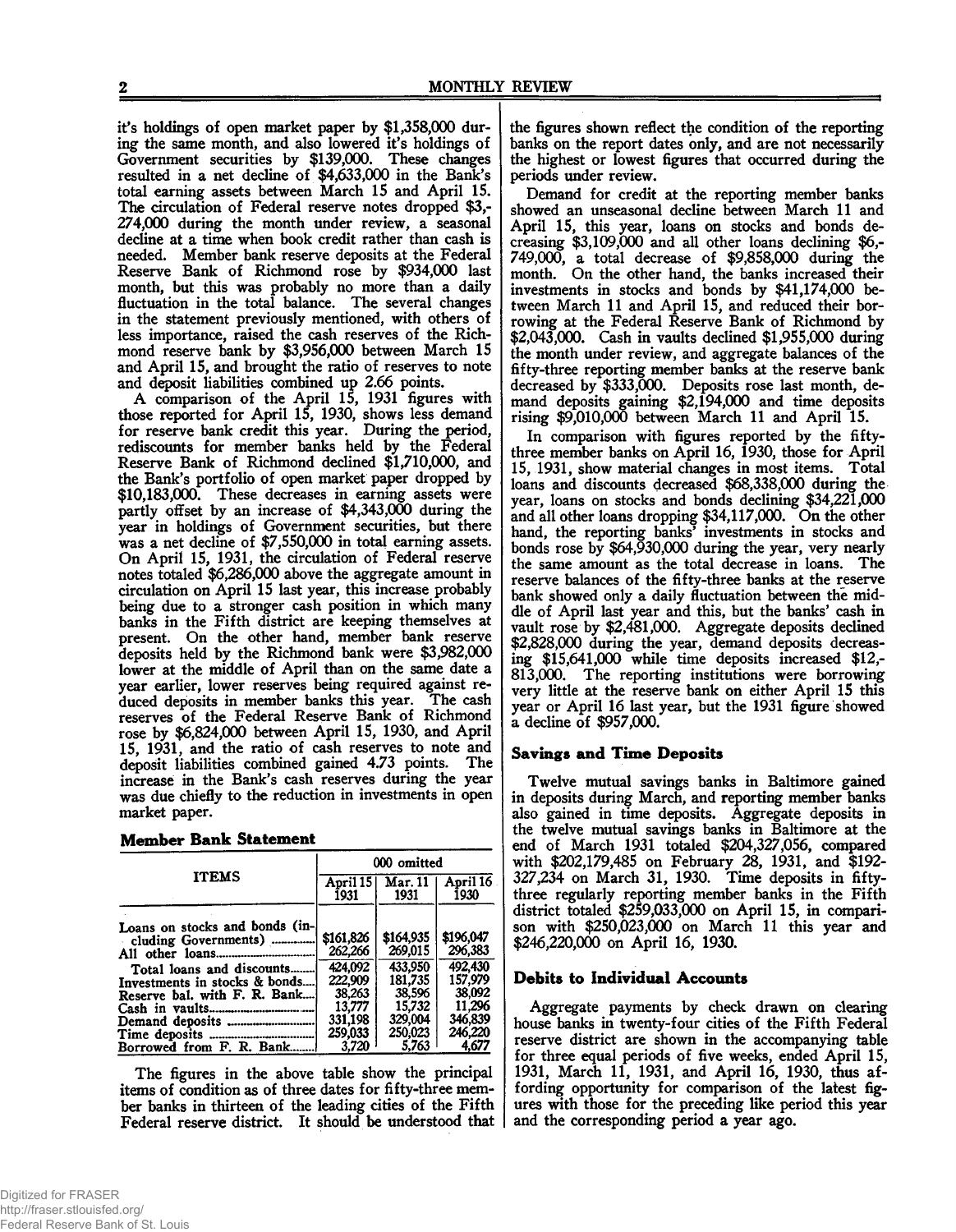|                                   | 000 omitted                    |                         |                         |  |  |  |
|-----------------------------------|--------------------------------|-------------------------|-------------------------|--|--|--|
| <b>CITIES</b>                     | Total debits, five weeks ended |                         |                         |  |  |  |
|                                   | April 15,<br>1931              | March 11.  <br>1931     | April 16,<br>1930       |  |  |  |
| Asheville, N. C<br>Baltimore, Md. | 14,693<br>\$<br>428,394        | 12,565<br>\$<br>434,811 | \$<br>32.743<br>533,466 |  |  |  |
| Charleston, S. C                  | 20.901                         | 21,705                  | 28,300                  |  |  |  |
| Charleston, W. Va                 | 43,043                         | 41,110                  | 51,933                  |  |  |  |
| Charlotte, N. C                   | 55,193                         | 45,791                  | 64.454                  |  |  |  |
| Columbia, S. C                    | 28,966                         | 26,171                  | 32.593                  |  |  |  |
| Cumberland, Md.                   | 9,070                          | 8,556                   | 10,164                  |  |  |  |
| Danville, Va.                     | 6,888                          | 7,736                   | 7.786                   |  |  |  |
| Durham, N. C                      | 28,650                         | 26,218                  | 31,957                  |  |  |  |
| Greensboro, N. C                  | 22,487                         | 20,011                  | 29,252                  |  |  |  |
| Greenville, S. C                  | 19,001                         | 19,134                  | 23.110                  |  |  |  |
| Hagerstown, Md.                   | 10,435                         | 9.305                   | 12,153                  |  |  |  |
| Huntington, W. Va                 | 18,756                         | 17,663                  | 25,606                  |  |  |  |
|                                   | 19,320<br>12,119               | 19,183                  | 22,894                  |  |  |  |
| Newport News, Va                  | 54,290                         | 12,662<br>55,044        | 12.786<br>66,605        |  |  |  |
| Portsmouth, Va.                   | 4,979                          | 5,123                   | 5.661                   |  |  |  |
| Raleigh, N. C                     | 23,201                         | 20.504                  | 31,547                  |  |  |  |
| Richmond, Va.                     | 142,501                        | 134,784                 | 152,418                 |  |  |  |
| Roanoke, Va.                      | 29,268                         | 29,089                  | 36,422                  |  |  |  |
| Spartanburg, S. C                 | 11,699                         | 10.311                  | 13,881                  |  |  |  |
| Washington, D. C                  | 290,882                        | 269,745                 | 309,440                 |  |  |  |
| Wilmington, N. C                  | 15,209                         | 12.827                  | 19,523                  |  |  |  |
| Winston-Salem, N. C               | 52,447                         | 36,326                  | 54.079                  |  |  |  |
| Totals                            | \$1,362,392                    | \$1,296,374             | \$1,608,773             |  |  |  |

Total debits in the reporting cities in the five weeks ended April 15 showed an increase of \$66,018,000, or 5.1 per cent, over total debits in the preceding five weeks, ended March 11. The increase was seasonal, and was due chiefly to income tax payments on March 15 and quarterly settlements on April 1, both of these important dates falling in the latest five weeks. The seasonal increase was smaller this year than in most years, income tax payments on 1930 incomes proving considerably lower than taxes paid on incomes in other recent years. Seventeen of the twenty-four cities reported larger totals for the April 15 period, but seven cities failed to show the usual increases. AH of the larger centers except Baltimore and Norfolk reported higher figures for the later five weeks. Winston-Salem made the greatest percentage increase, with Charlotte and Wilmington second and third, respectively.

A comparison of the debits figures for the five weeks ended April 15 this year with the figures of the corresponding period ended April 16, 1930, shows a decrease this year of \$246,381,000, or 15.3 per cent, the largest decline shown in any period for several years. Every one of the twenty-four reporting cities showed lower totals for the 1931 five weeks than for the same period last year.

#### **Commercial Failures**

The business mortality record in the Fifth reserve district in March 1931 was relatively bad. Failures numbering 168 exceeded the number of insolvencies in any other March since 1922, and, except for intervening Januarys, were more numerous than in any other month since May 1922. Aggregate liabilities involved in March 1931 failures totaled \$4,701,539, the highest figure reported for any month since April 1930, and

the highest March figure with two exceptions on record. The number of failures reported last month was 33 per cent above the number of insolvencies in March 1930, and last month's liabilities exceeded those of the corresponding month in 1930 by 78 per cent. National figures for March 1931 showed increases of 11 per cent in number of bankruptcies and 6 per cent in liabilities in comparison with figures for March 1930, a much more favorable comparison than the one for the Fifth district.

#### **Employment**

The pressure of unemployment showed some seasonal improvement during the past month, but otherwise the situation changed very little. A considerable amount of spring painting, papering, yard and garden work, etc., has given employment to a number of people, but statistics available indicate that this seasonal work is not up to usual volume this year. Farmers are hiring some help to prepare land and plant crops, but there is a surplus of farm workers and in addition many farmers are not in position to hire help this season. There was some increase in construction work in March, but the volume of building in the Fifth district is still materially below that of other recent years, and many workers in building trades are consequently unemployed or are able to obtain work for part time only.

## **Coal Production**

Production of bituminous coal in the United States during the month of March amounted to 33,870,000 net tons as against 31,408,000 tons mined in February 1931 and 33,773,000 tons in March 1930. The increase last month.in comparison with February tonnage was due to the longer month, daily average production in March being nearly 1 per cent less than production in February. Total production of soft coal during the present calendar year to April 11 (approximately 86 working days) amounts to 114,929,000 net tons, a materially smaller amount than for any other year during the past five. Coal shipped by water through Hampton Roads, Baltimore and Charleston, S. C., in March totaled 1,938,807 net tons, and since January 1, 1931, these ports have shipped 5,943,447 tons, or 66 per cent, of total tidewater shipments of bituminous coal.

The March 21 report of the Bureau of Mines, Department of Commerce, showed production figures by states for February. West Virginia with an output of 7,746,000 net tons was in second place, Pennsylvania with 8,690,000 tons ranking first. The three coal produring states of the Fifth district, West Virginia, Virginia and Maryland, dug approximately 28 per cent of all soft coal mined in February, the same percentage of the total that the district reported in February a year ago.

## **Textiles**

Conditions in the textile industry continued to show some improvement in March, and daily consumption of cotton by Fifth district mills during the month rose 3.3 per cent over daily consumption in February. Or-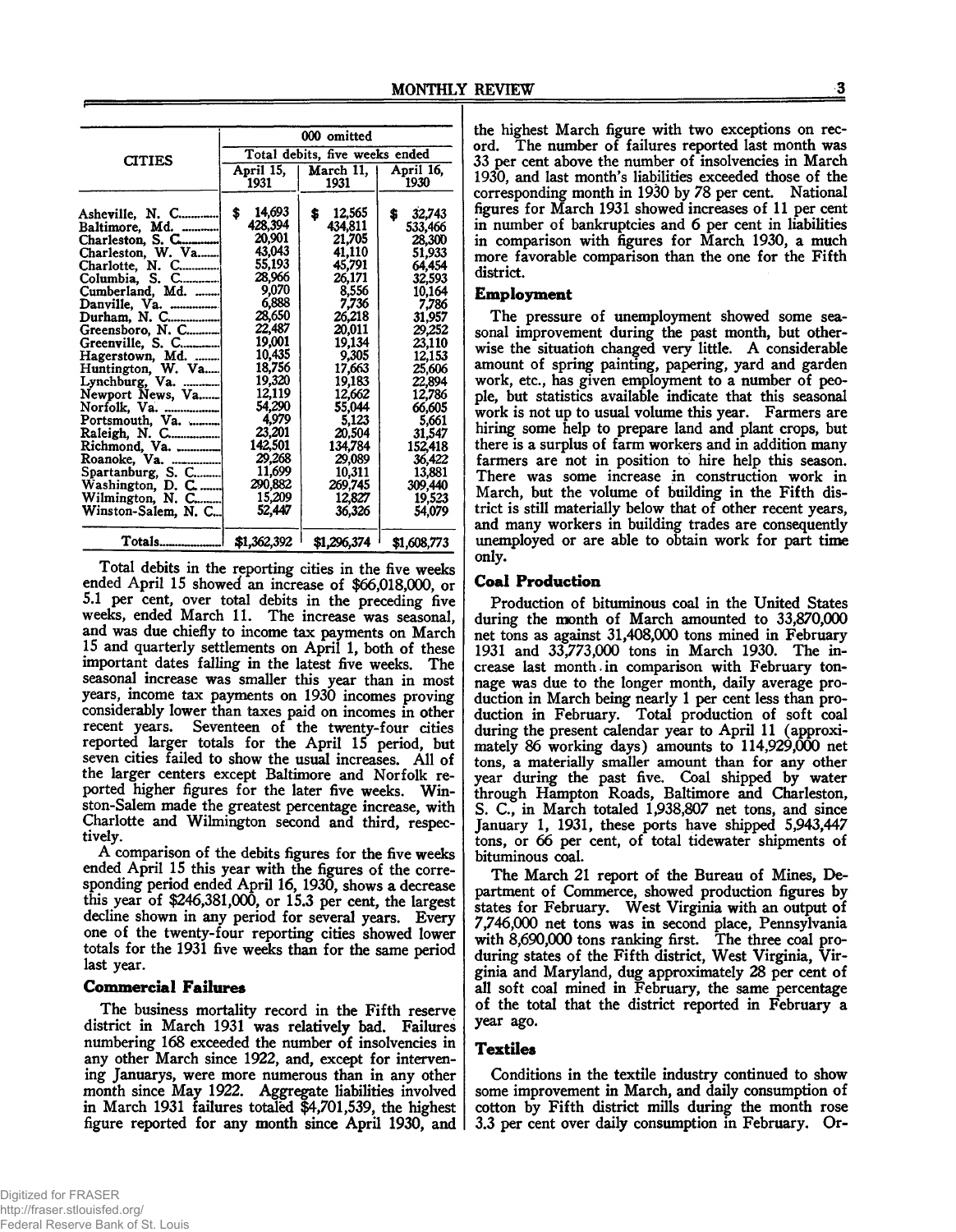ders for textile products somewhat exceeded production, further reducing surplus stocks in warehouses of the mills. Fifth district mills consumed 220,902 bales of cotton in March this year, of which North Carolina mills used 117,200 bales, South Carolina mills 92,954 bales, and Virginia mills 10,748 bales. In February 1931 Fifth district mills consumed 197,331 bales and in March 1930 used 224,881 bales. Consumption in the Fifth district was 45.03 per cent of National consumption in March 1931, a slightly lower figure than 45.52 per cent in February this year, but higher than 44.30 per cent in March 1930. During the past two months the percentage of cotton consumed in the Fifth district in comparison with National consumption has decreased slightly, indicating a somewhat greater improvement in the textile industry in other sections than the Fifth district

#### **Cotton Statistics**

*Spot cotton prices* on ten Southern markets slowly declined during the past month, dropping gradually from 9.97 cents per pound, upland middling basis, on March 13 to 9.48 cents per pound on April 17, the latest date for which figures are available. The latest figure quoted shows a decline of \$28 a bale under the mid-April 1930 price, and is \$47 a bale lower than the price on the corresponding date in, 1929.

*Cotton consumption* in the United States in March 1931 totaled 490,586 bales, compared with 433,510 bales used in February this year and 507,646 bales in March 1930. Total consumption for the eight months of the present cotton season—August 1 to March 31 amounted to 3,390,528 bales, compared with 4,316,387 bales consumed in the corresponding period ended March 31, 1930. Manufacturing establishments held 1,477,758 bales on March 31, compared with 1,547,759 bales held on February 28 this year and 1,758,171 bales on March 31, 1930. Public warehouses and compresses held 6, 642,648 bales in storage at the end of March this year, compared with 7,314, 450 bales, so held a month earlier and 4,198,077 bales on March 31 last year. March exports totaled 605,461 bales, compared with 432,996 bales sent abroad in February this year and ,477,678 bales exported in March last year. Exports during the eight months of this cotton year totaled 5,509,724 bales, compared with 5,770,764 bales shipped over seas during the corresponding eight months ended March 31, 1930. Spindles active in March numbered 26,489,832, compared with 25,763,- 408 in February this year and 28,862,400 in March 1930.

*Cotton growing states* consumed 383,552 bales in March 1931, compared with 341,216 bales used in February and 393,906 bales in March 1930. Last month's consumption in the cotton growing states amounted to 78.18 per cent of National consumption, compared with 77.59 per cent of National consumption used in the cotton growing states in March last year. Of the 383,- 552 bales of cotton consumed in cotton growing states in March, the Fifth district mills used 220,902 bales, or 57.59 per cent, compared with 57.09 per cent of Southern consumption attained in the district in March last year.

#### **Tobacco Marketing**

*Virginia* tobacco markets closed in February and March, and the Agricultural Statistician of the state has issued a report on the season's sales. Producers' tobacco sold for the 1930-1931 season totaled 131,- 966,925 pounds, compared with 126,825,002 pounds sold during the previous season. Although sales from the 1930 crop totaled about 4 per cent above sales from the 1929 crop, the current season's average price of \$8.61 per hundred pounds brought growers a total of only \$11,359,000, in comparison with an average price of \$17.53 for the 1929 crop which brought a total of \$22,228,000. Flue-cured sales this year totaled 96,- 315,754 pounds, which sold at an average of \$7.94 per hundred, compared with 92,949,878 pounds sold for an average of \$17.36 from the 1929 crop. Fire-cured tobacco sold this season in Virginia totaled 23,324,643 pounds, at an average of \$8.26 per hundred pounds, compared with sales totaling 22,811,016 pounds last season for which growers received \$16.87 per hundred. Burley sales amounted to 8,949,672 pounds this season, at an average of \$17.05 per hundred, compared with 6,930,130 pounds at an average of \$24.45 last year. Sun-cured tobacco sold totaled 3,376,856 pounds at an average of \$7.73, compared with 4,133,978 pounds sold during the previous season for an average of \$13.23 per hundred. Among the individual markets, Danville led in total sales of flue-cured tobacco with 44,- 025,824 pounds, and Lynchburg led the fire-cured markets with sales aggregating 6,357,724 pounds. Danville also led in price for flue-cured tobacco with an average for the season of \$9.30 per hundred, and Blackstone led the fire-cured markets with \$11.59 per hundred. All burley tobacco was sold at Abingdon and all sun-cured at Richmond. According to estimates of warehousemen, this season's sales graded 10 per cent good, 26 per cent medium, and 64 per cent common, compared with 26 per cent good, 39 per cent medium, and 35 per cent common last season.

*North Carolina* markets sold 562,936,467 pounds of growers' tobacco from the 1930 crop, at an average price of \$12.85 per hundred pounds, compared with 481,456,650 pounds sold from the 1929 crop at an average of \$18.40 per hundred. All North Carolina tobacco is flue-cured except 2,959,434 pounds of burley sold at Asheville this year, this being the first season a burley market has been open in the state. Wilson led a burley market has been open in the state. all markets in total sales this season with 77,788,672 pounds, Greenville and Winston-Salem ranking second and third, respectively. In average price paid growers Fuquay Springs was first with \$16.19 per hundred, followed by the burley market at Asheville with \$15.83 and Cathage with \$15.60. The following figures show clearly how over production of tobacco in recent years has affected income received by North Carolina growers.

| .    |                  |              |
|------|------------------|--------------|
| Year | Production       | Value        |
| 1925 | 380,165,000 lbs. | \$87,438,000 |
| 1926 | 386,460,000      | 96,615,000   |
| 1927 | 485,419,400      | 108,248,526  |
| 1928 | 499,408,000      | 95,886,336   |
| 1929 | 502,600,000      | 91,473,000   |
| 1930 | 579,216,000      | 74,429,256   |
|      |                  |              |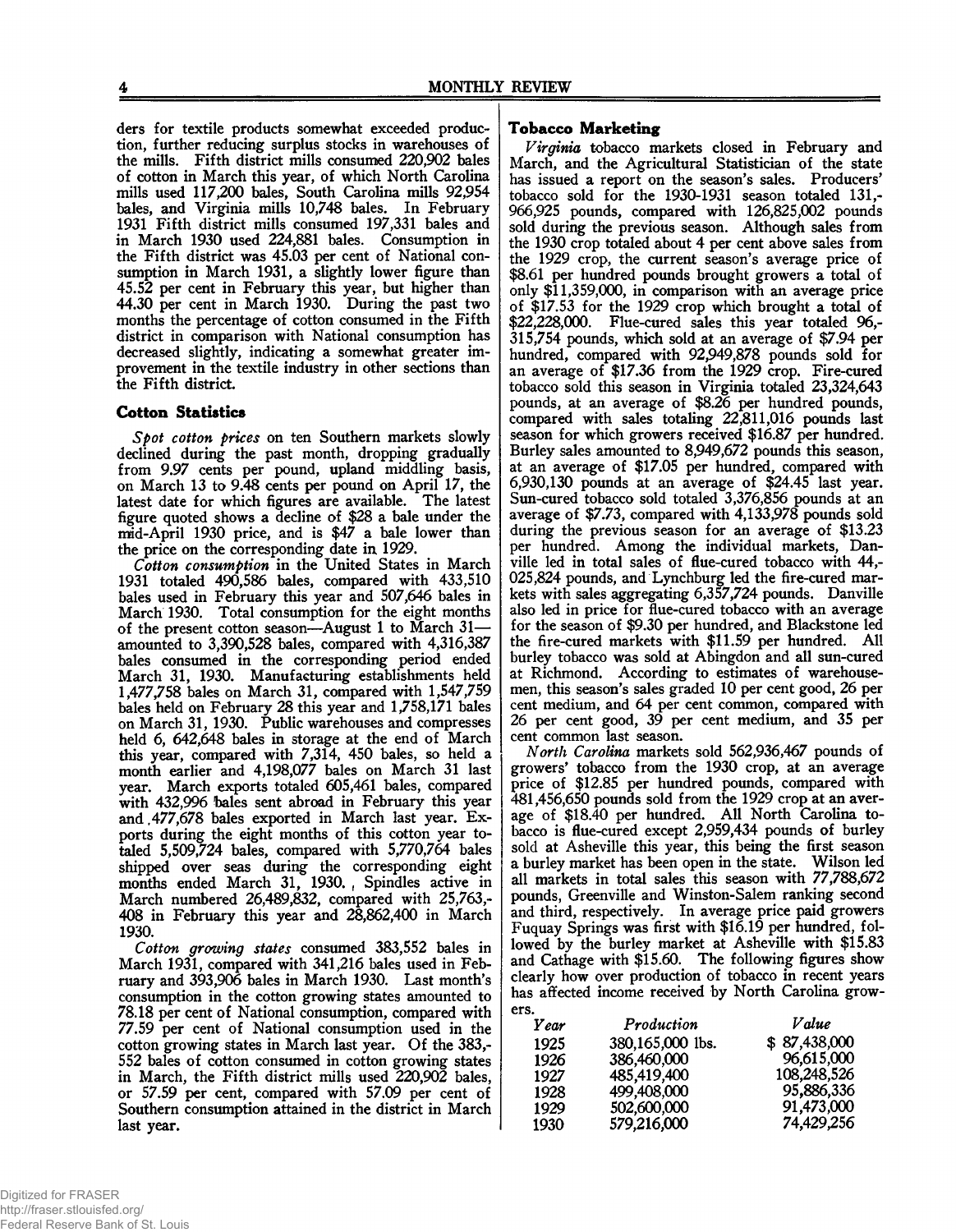## **Agricultural Notes**

The 1930 agricultural season is quite late, weather having continued cold through most of March and moisture during the first two and a half months of the year being insufficient for plant growth. However, since the middle of March general rains have fallen over the entire district, and weather has been favorable for plant growth and farm work. Winter grains are in poorer condition than at this time last year, due chiefly to poor stands secured in the fall of 1930 as a result of dry soil at planting and germinating time. Pastures were very slow in providing grazing this spring, but grass grew rapidly in the first half of April. Fruit prospects this year are much better than a year ago, the lateness of the season having retarded budding until there is little danger from freezes or frosts during the remainder of the spring. Intentionsto-plant reports issued by the Department of Agriculture indicate ;some probable reduction in acreage, but the surplus of cotton and tobacco accumulated in recent years is so large that drastic reductions in acreage would have to be made to affect prices materially.

#### **Retail Trade, 35 Department Stores**

|             |                     |      | Richmond Baltimore Washington Other Cities District                                                     |      |
|-------------|---------------------|------|---------------------------------------------------------------------------------------------------------|------|
|             |                     |      | March 1931 sales, compared with sales in March 1930:<br>$+3.9$ $+3.7$ $+13.3$ $-3.8$ $+6.3$             |      |
|             |                     |      | Total sales in 3 mos. of 1931, comp. with 1st 3 mos. of 1930:<br>$-2.5$ $-1.5$ $+4.5$ $-9.9$ $-3$       |      |
|             |                     |      | Mar. 31, 1931 stocks, compared with stocks on Mar. 31, 1930:<br>$-18.9$ $-11.9$ $-15.3$ $-17.4$ $-14.6$ |      |
|             |                     |      | Mar. 31, 1931 stocks, compared with stocks on Feb. 28, 1931:<br>$-1.0 + 9.4 + 6.9 + 4.3 + 6.7$          |      |
|             | .362 .353 .353 .249 |      | Number of times stock was turned in March 1931:                                                         | .34  |
|             |                     |      | Number of times stock was turned since January 1, 1931:<br>.904 .895 .932 .619 .872                     |      |
| $31.5$ 25.4 |                     | 33.2 | Percentage of March 1, 1931, receivables collected in March:<br>28.4                                    | 28.9 |

Department store sales in thirty-five leading stores in the Fifth Federal reserve district in March 1931 averaged 6.3 per cent in dollar volume above sales in March 1930, but it is difficult to determine how large a part of the increase was due to the earlier date of Easter this year. All of the 1930 seasonal buying for Easter occurred in April, but this year March weather was good and Easter fell so early in April that a very large part of the seasonal buying was done in March. The good record of last month did much to make up for the relatively poor trade of January and February, and total sales during the first quarter of 1931 averaged only 3/10 of 1 per cent less than sales in the first quarter of 1930, when prices were materially higher in many lines than they are at present.

Stocks on the shelves of the reporting department stores rose an average of 6.7 per cent during March, a seasonal increase just before Easter, but on March 31 average stocks at retail prices were 14.6 per cent below stocks on hand on March 31, 1930. Stocks were turned .34 times in March this year, and during the first quarter of 1931 stocks were turned .872 times, a higher figure than .74 times in the first three months of 1930.

Collections in March 1931 in thirty-four of the thirty-five stores averaged 28.9 per cent of receivables outstanding on March 1, a better record than that of March 1930, when 27.4 per cent of outstanding receivables as of March 1 were collected during the month.

#### **W holesale Trade, 65 Firms**

| 24      |                                               | $6\degree$ | 15<br>Groceries Dry Goods Shoes Hardware Drugs                                                                    | 11     |
|---------|-----------------------------------------------|------------|-------------------------------------------------------------------------------------------------------------------|--------|
| $-16.3$ | $-29.9 + 0.1 -29.6$                           |            | March 1931 sales, compared with sales in March 1930:                                                              | $-7.5$ |
|         |                                               |            | March 1931 sales, compared with sales in February 1931:<br>$+9.1 + 9.1 + 30.6 + 4.0 + 3.5$                        |        |
|         |                                               |            | Jan.-Mar. 1931 sales, compared with sales in Jan.-Mar. 1930:<br>$-18.8$ $-32.4$ $-12.0$ $-31.0$ $-4.4$            |        |
|         |                                               |            | March 31, 1931 stocks, compared with March 31, 1930 stocks:<br>$-16.7(8^*)$ $-26.2(4^*)$ $-14.4(6^*)$ $-7.5(8^*)$ |        |
|         | $+$ .2(8*) $+$ .2(4*) $-$ 2.0(5*) $-$ 1.2(8*) |            | March 31, 1931 stocks compared with Feb. 28, 1931 stocks:                                                         |        |
|         |                                               |            | Percentage of March 1, 1931 receivables collected in March:<br>58.7(14*) 35.8(6*) 25.3(6*) 29.4(12*) 57.4(8*)     |        |

—Denotes decreased percentage. \*Number of reporting firms.

Sixty-five wholesale firms in the Fifth reserve district sold more goods in March 1931 than in February this year, chiefly a seasonal increase, but in some lines the increases were perhaps greater than in most years. In comparison with March 1930 sales, however, those for March 1931 were materially lower in dollar amount in all lines reported upon except shoes, in which a small gain in sales was reported last month. All five lines for which data are available report lower total sales for the first quarter of 1931, in comparison with sales in the first quarter of 1930.

Stocks of the reporting firms did not change materially during March this year, but on March 31 all lines showed smaller stocks than on the corresponding date a year ago, dry goods stocks decreasing most and hardware stocks least during the year.

Collections in all five lines were seasonally better in March than in February this year, the percentages of collections during the month to receivables outstanding on March 1 being larger than the percentages for the earlier month. Dry goods and shoe collections in March 1931 were also better than those for March 1930, but the percentages of collections in groceries, hardware and drugs were lower last month than in the corresponding month a year ago.

#### **Construction**

*Building permits* issued in March in thirty-one Fifth district cities provided for much less work than permits issued in March 1930. Last month 1,133 permits were issued for new construction, compared with 1,275 permits in March last year. Valuation figures for new construction totaled only \$6,250,824 in March 1931, against \$12,099,867 for similar work in March 1930. Total valuation figures for all classes of work issued in March were \$7,193,060, a decrease of \$5,927,232, or 45.2 per cent, under valuation figures totaling \$13,- 120,292 in March last year. Only six of the 31 re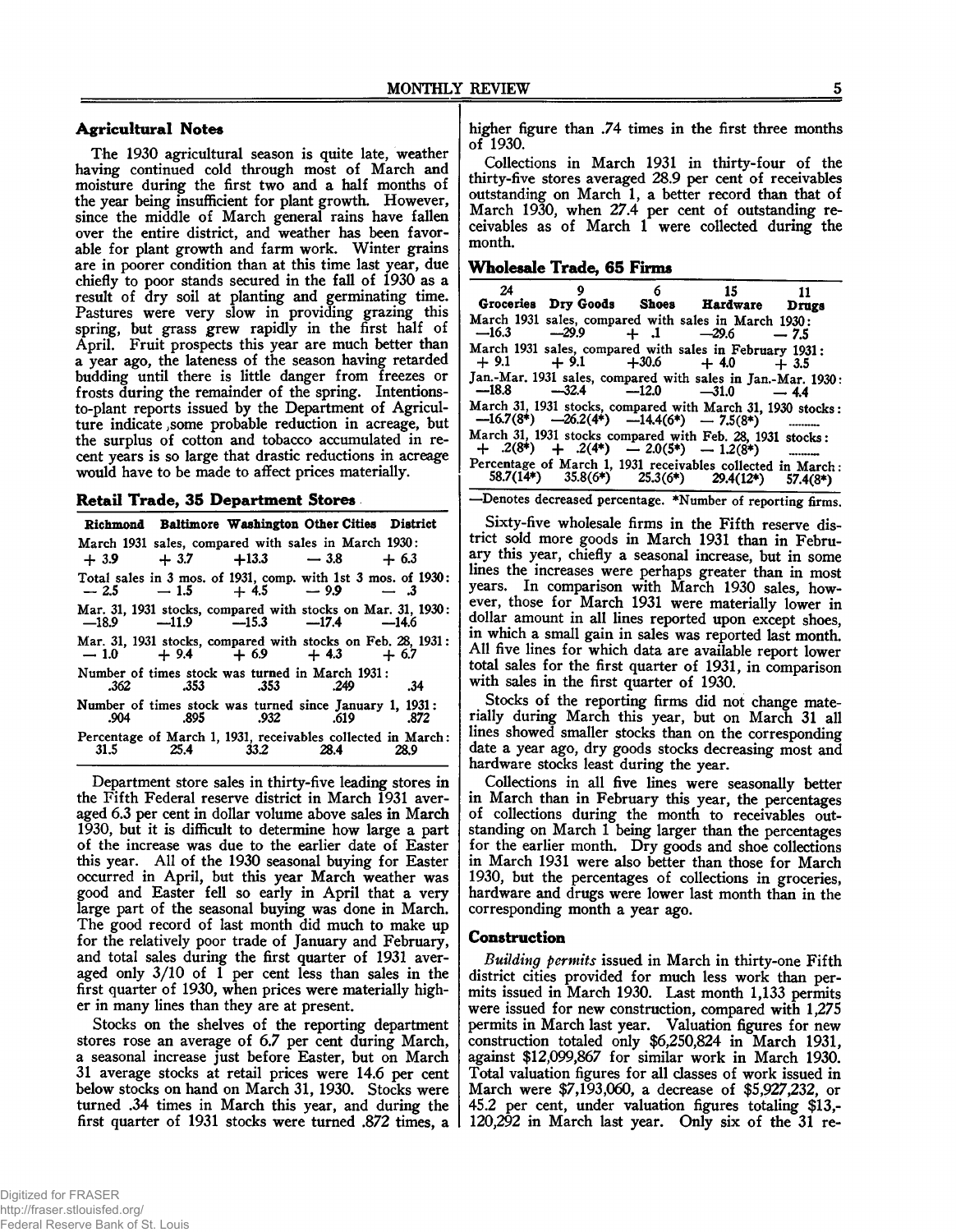porting cities showed higher valuation figures for the 1931 month, and most of these increases were due to very low 1930 figures rather than to a large volume of work this year. No figures for March 1931 were obtainable from Huntington, West Virginia, and that city was therefore omitted from the table of building permits printed elsewhere in this *Review.*

Fifth reserve district in March this year totaled \$30,- 615,813, including both urban and rural construction, compared with \$43,220,110 in contracts awarded in March 1930, according to figures collected by the F. W. Dodge Corporation. Of the March 1931 contracts, \$9,767,128 was for residential structures, compared with \$10,356,810 for residence work in March last year.

*Contracts awarded* for construction work in the

(Compiled April 21, 1931)

|                                                                                                                    |                                                                                                                                                                                                                                                                                                                                                                             |                                                                                                                                                  |                                                                                                                                        | Permits Issued                                                                                                                                                  |                                                                                                                                                                  |                                                                                                                                                                                                                       | New Construction                                                                                                                                                                                                                       |                                                                                                                                                                                                    | <b>Alterations</b>                                                                                                                                                                                            |                                                                                                                                                                                                                                                        |                                                                                                                                    |
|--------------------------------------------------------------------------------------------------------------------|-----------------------------------------------------------------------------------------------------------------------------------------------------------------------------------------------------------------------------------------------------------------------------------------------------------------------------------------------------------------------------|--------------------------------------------------------------------------------------------------------------------------------------------------|----------------------------------------------------------------------------------------------------------------------------------------|-----------------------------------------------------------------------------------------------------------------------------------------------------------------|------------------------------------------------------------------------------------------------------------------------------------------------------------------|-----------------------------------------------------------------------------------------------------------------------------------------------------------------------------------------------------------------------|----------------------------------------------------------------------------------------------------------------------------------------------------------------------------------------------------------------------------------------|----------------------------------------------------------------------------------------------------------------------------------------------------------------------------------------------------|---------------------------------------------------------------------------------------------------------------------------------------------------------------------------------------------------------------|--------------------------------------------------------------------------------------------------------------------------------------------------------------------------------------------------------------------------------------------------------|------------------------------------------------------------------------------------------------------------------------------------|
| $\dot{\bullet}$<br>¥.                                                                                              | <b>CITIES</b>                                                                                                                                                                                                                                                                                                                                                               |                                                                                                                                                  | New                                                                                                                                    | Repairs                                                                                                                                                         |                                                                                                                                                                  |                                                                                                                                                                                                                       |                                                                                                                                                                                                                                        |                                                                                                                                                                                                    |                                                                                                                                                                                                               | Decrease<br>ó<br>оf<br>宮<br>Total                                                                                                                                                                                                                      |                                                                                                                                    |
|                                                                                                                    |                                                                                                                                                                                                                                                                                                                                                                             | 1931                                                                                                                                             | 1930                                                                                                                                   | 1931                                                                                                                                                            | 1930                                                                                                                                                             | 1931                                                                                                                                                                                                                  | 1930                                                                                                                                                                                                                                   | 1931                                                                                                                                                                                               | 1930                                                                                                                                                                                                          | Valuation                                                                                                                                                                                                                                              |                                                                                                                                    |
| 2<br>3<br>4<br>5<br>6<br>7<br>8<br>9<br>10<br>11<br>12<br>13<br>14<br>15<br>16<br>17<br>18<br>19<br>20<br>21<br>22 | Baltimore, Md<br>Cumberland, Md<br>Frederick, Md<br>Hagerstown, Md<br>Salisbury, Md<br>Danville, Va<br>Lynchburg, Va.<br>Norfolk, Va.<br>Petersburg, Va.<br>Portsmouth, Va<br>Richmond, Va.<br>Charleston, W. Va<br>Clarksburg, W.Va<br>Huntington, W.Va<br>Asheville, N.C.<br>Charlotte, N. C.<br>Durham, N. C.<br>Greensboro, N. C.<br>High Point, N. C.<br>Raleigh, N. C | 427<br>9<br>3<br>15<br>14<br>5<br>15<br>83<br>21<br>65<br>35 <sub>l</sub><br>3<br>19<br>13<br><br>15<br>28<br>$6 \overline{6}$<br>14<br>13<br>11 | 498<br>13 <sub>1</sub><br>19<br>20<br>26<br>5<br>32<br>94<br>21<br>68<br>39<br>8<br>40<br>12<br>*23<br>5<br>45<br>16<br>17<br>18<br>18 | 776<br>12<br>9<br>10<br>9<br>13<br>45<br>$\boldsymbol{2}$<br>15 <sup>1</sup><br>70<br>19<br>6<br>11<br>$\overline{a}$<br><b>16</b><br>43<br>61<br>49<br>41<br>9 | 949<br>8<br>11<br>4<br>12<br>10<br>20<br>41<br>4<br>26<br>70<br>27<br>$\boldsymbol{2}$<br>10<br>11<br>$^{\bullet}7$<br>49<br>32<br>5<br>19<br>$\mathbf{2}$<br>12 | \$1,901,160<br>133,385<br>7,125<br>30,225<br>30,175<br>6.427<br>139,108<br>80,770<br>-4,000<br>26,021<br>409,383<br>95,653<br>283<br>73,770<br>51.730<br><br>6,145<br>121.265<br>15,900<br>22,148<br>25,865<br>33.660 | \$2,087,640<br>12,925<br>10,495<br>31,482<br>57,125<br>2,000<br>234,425<br>369,337<br>17,250<br>26.200<br>246,115<br>130,077<br>123,000<br>4,116,358<br>1.787<br>*47,000<br>32,700<br>414,935<br>164,800<br>88,985<br>59,350<br>40,395 | 465,600<br>3,829<br>5,895<br>3,310<br>3,750<br>7.570<br>4,673<br>22,171<br>225<br>8,785<br>41,491<br>4,682<br>1,825<br>2,950<br>9,700<br><br>8,851<br>41.133<br>10,656<br>21.445<br>9.500<br>5,549 | 443,520<br>2,850<br>4,160<br>8,600<br>2,675<br>8.605<br>30,335<br>22,980<br>3,300<br>17,493<br>76,235<br>10,272<br>1,050<br>41,325<br>11.325<br>*2,550<br>22,932<br>12,780<br>1,550<br>11.155<br>800<br>3.300 | 164,400<br>s—<br>121,439<br>1,635<br>----<br>6,547<br>25,875<br>3,392<br>120,979<br>289,376<br>16,325<br>8,887<br>128,524<br>40.014<br>121,942<br>$-4,080,963$<br>48.318<br>********<br>40,636<br>265,317<br>139.794<br>56,547<br>24,785<br>-<br>4,486 | $\mathbf{1}$<br>2<br>3<br>4<br>5<br>6<br>7<br>8<br>9<br>10<br>11<br>12<br>13<br>14<br>15<br>16<br>17<br>18<br>19<br>20<br>21<br>22 |
| 23<br>24<br>25<br>26<br>27<br>28<br>29<br>30<br>31<br>32                                                           | Rocky Mount, N.C<br>Salisbury, N. C.<br>Wilmington, N.C<br>Winston-Salem, N. C.-<br>Charleston, S. C<br>Columbia, S. C<br>Greenville, S. C<br>Rock Hill, S. C.<br>Spartanburg, S. C<br>Washington, D. C                                                                                                                                                                     | 9<br>9<br>14<br>13<br>22<br>10<br>13<br>6<br>218                                                                                                 | 12<br>11<br>51<br>22<br>14<br>21<br>9<br>19<br>71                                                                                      | $\bf{0}$<br>8<br>46<br>31<br>30<br>24<br>9.<br>15<br>442                                                                                                        | $\frac{5}{6}$<br>52<br>22<br>29<br>49<br>16<br>14<br>298                                                                                                         | 18,400<br>11.525<br>53,900<br>54,181<br>17,400<br>41,550<br>59,950<br>27,895<br>275,175<br>2,476,650                                                                                                                  | 26,735<br>4,225<br>90,200<br>191,000<br><b>N56,135</b><br>320,900<br>128,600<br>32,450<br>81,441<br>2,853,800                                                                                                                          | 500<br>0<br>13,300<br>23,250<br>5,688<br>17,950<br>13,043<br>3,435<br>3.740<br>177,740                                                                                                             | 3,145<br>500<br>3.200<br>35,671<br>4.425<br>14.640<br>28,384<br>6,065<br>4.913<br>229,240                                                                                                                     | 10.980<br>6.800<br>26.200<br>149,240<br>37,472<br>276,040<br>---<br>83,991<br>7.185<br>192,561<br>428,650                                                                                                                                              | 23<br>24<br>25<br>26<br>27<br>28<br>29<br>30<br>31<br>32                                                                           |
|                                                                                                                    | Totals                                                                                                                                                                                                                                                                                                                                                                      | 1.133                                                                                                                                            | 1,252                                                                                                                                  | 1,739                                                                                                                                                           | 1.816                                                                                                                                                            | \$6,250,824                                                                                                                                                                                                           | \$12,052,867                                                                                                                                                                                                                           | \$942.236                                                                                                                                                                                          | \$1,067,425                                                                                                                                                                                                   | $$-5,927,232$                                                                                                                                                                                                                                          |                                                                                                                                    |

#### **BUILDING OPERATIONS FOR THE MONTHS OF MARCH 1931 AND 1930.**

— Denotes decrease.

\* These figures not included in totals.

NOTE—The figures in the above table reflect the amount of work provided for in the corporation limits of the several cities, but take no account of suburban developments.